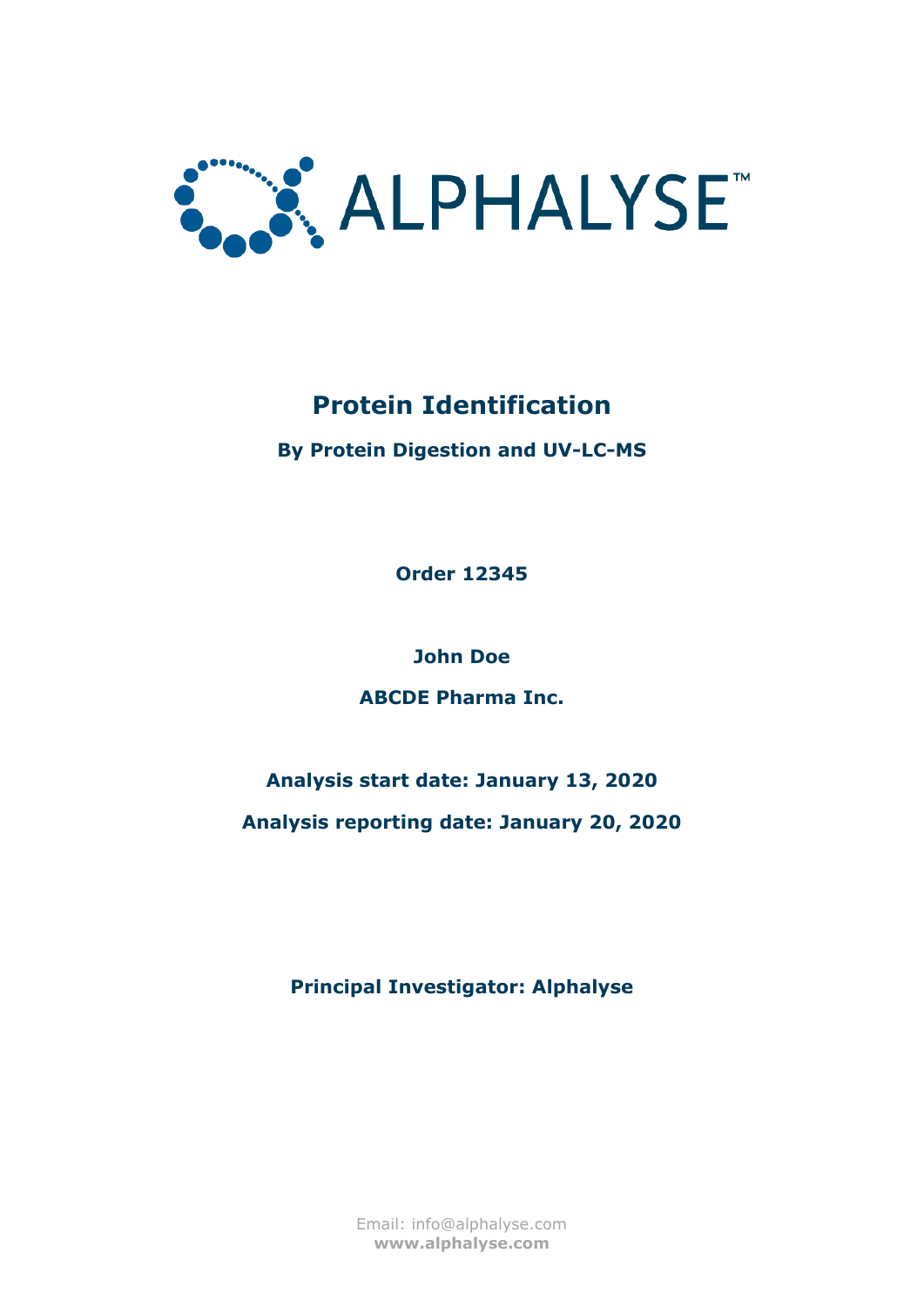### **Protein Identification Order 12345**



## **Table of Contents**

## **Appendices**

Rawdata.zip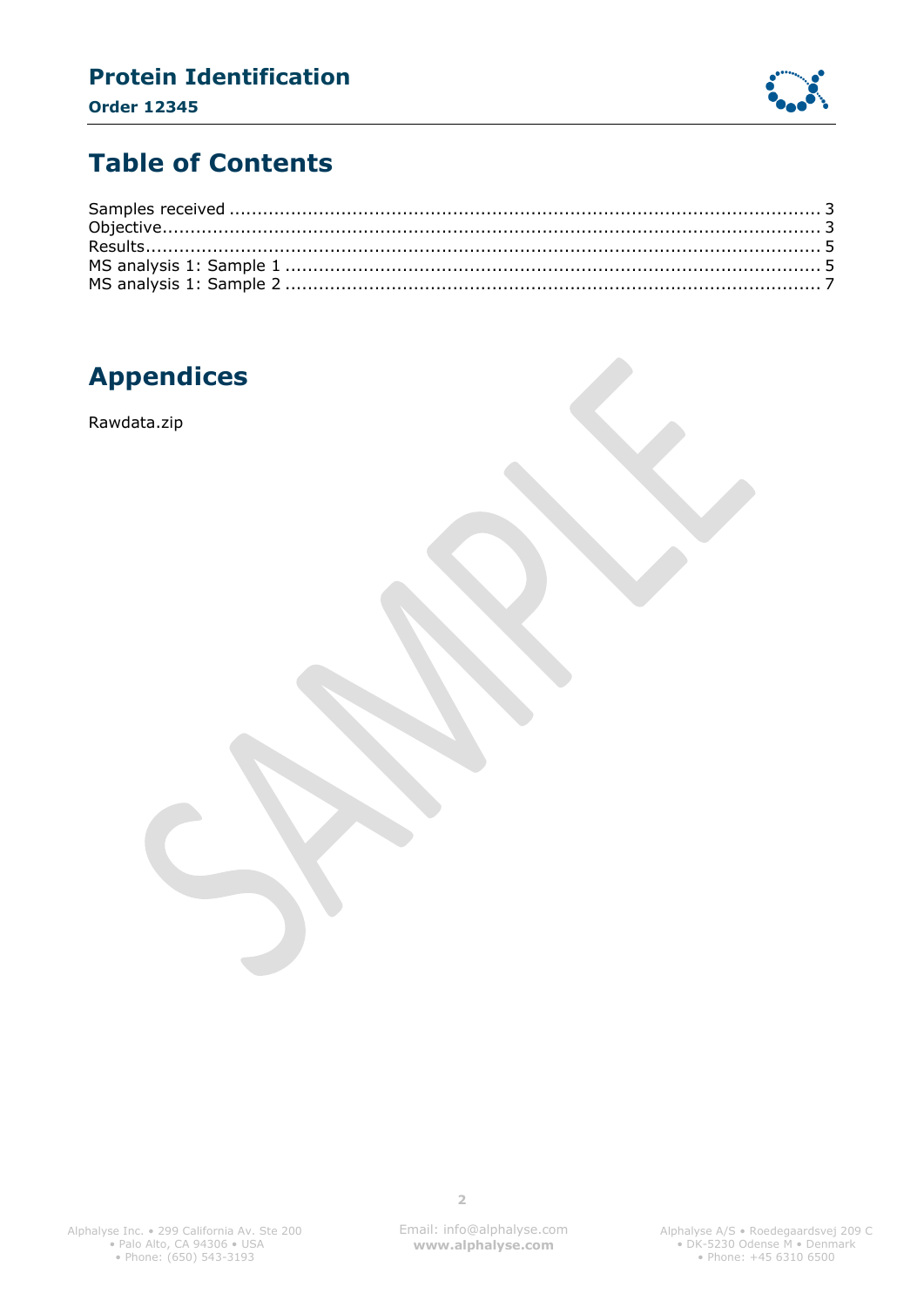**Order 12345**



### <span id="page-2-0"></span>**Samples received**

The following samples were received at Alphalyse for protein analysis.

Sample 1 Sample 2

## <span id="page-2-1"></span>**Objective**

Identification of proteins in solution. The liquid protein sample is digested with trypsin and the resulting peptides analyzed by nanoLC-MS/MS. The MS data are searched against the SwissProt database containing all reviewed public amino acid sequences to identify the protein. The analysis provides the name of the identified protein in the database, the database accession number, the theoretical amino acid sequence and a list of observed peptides.

#### **Introduction**

Unknown proteins in liquid samples can be identified by mass spectrometric peptide analysis and database searching. The proteins are cleaved into peptides by specific proteolytic cleavage and the peptide masses and peptide fragment masses determined at high sensitivity by nanoflow HPLC coupled to electrospray mass spectrometry (nanoLC-MS/MS). The database search can find the matching protein if the amino acid sequence is recorded in the database. The protein sequence coverage map shows the observed peptides in the database protein sequence.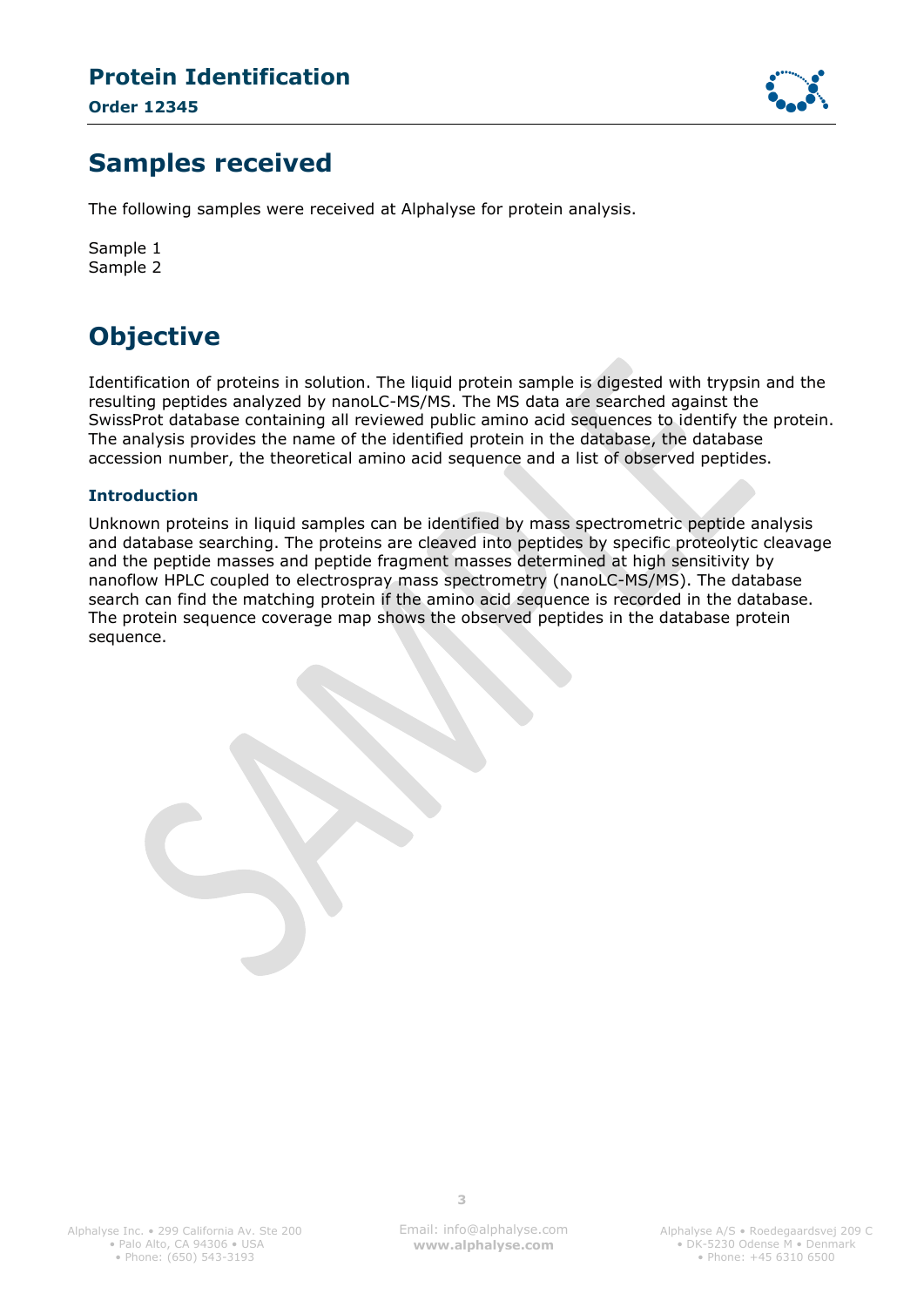**Order 12345**



#### **Sample preparation**

| Sample name                   | Sample 1 | Sample 2 |
|-------------------------------|----------|----------|
| Volume sample used for digest | 20       |          |

The samples were after digest resuspended in 50µl 0.1% formic acid and of this only 1µl was injected onto the column

#### **Experimental**

#### DIGESTION

The protein samples were reduced and alkylated with iodoacetamide, i.e. carbamidomethylated, and subsequently digested with trypsin that cleaves after lysine and arginine residues. The resulting peptides were concentrated by Speed Vac lyophilization.

#### nanoLC-MASS SPECTROMETRY

The peptides were dissolved and injected on a Dionex nano-LC system for MS/MS analysis on a Bruker Maxis Impact QTOF mass spectrometer.

#### DATABASE SEARCH

The public protein databases are downloaded from SwissProt. The Mascot software finds matching proteins in the database by their peptide masses and peptide fragment masses. The database search considers fixed modification of cysteines by carbamidomethylation, variable oxidation of methionine residues that may be a result of the sample preparation procedure, as well as N-terminal methionine truncation. The database search does not consider other known protein features recorded in the database, such as signal sequences, sequence variants and other post translational modifications. The protein identification is based on a probabilityscoring algorithm and the significant best matching protein is shown in the Results. Homologous proteins with a lower score are not included in the report. If the protein from the correct organism is not present in the database, then a significant matching homologous protein from another organism is reported. If several different proteins are identified with a significant score, then several protein identifications are reported for the sample.

The identified database protein sequences are shown together with the obtained sequence coverage maps. The peptides used for the identification are highlighted in the sequence and the matching peptides are listed for comparison of the determined and calculated peptide masses. The same peptide mass can appear in multiple identifications. It is considered a positive identification when at least 2 matching peptides have an Ions Score above 20, or if a protein under 20 kDa has 1 peptide with an Ions Score above 50. The sequence coverage % is not considered for the identification. The total Mascot score provided for each identification is a total sum of all the individual peptide scores.

#### PROTEIN STRUCTURE AND FUNCTION

The identified protein can be looked up at the UniProt and NCBI websites (National Center for Biotechnology Information) by selecting the UniProt/NCBI Entry hyperlink. UniProt and NCBI contain collected information about the protein function and structure, and links to bioinformatics tools such as Conserved functional domains and Blast homology searches.

#### SUMMARY TABLE OF IDENTIFIED PROTEINS

The table shows the customer Sample name, the name of the protein identified in the database, the database entry name (accession number), the calculated molecular weight (MW) of the database sequence including eventual signal sequences and fixed modifications used in the database search, the identification Score calculated by the Mascot database search software, and the Sequence Coverage % calculated as the number of amino acids in observed peptides/total number of amino acids in database sequence.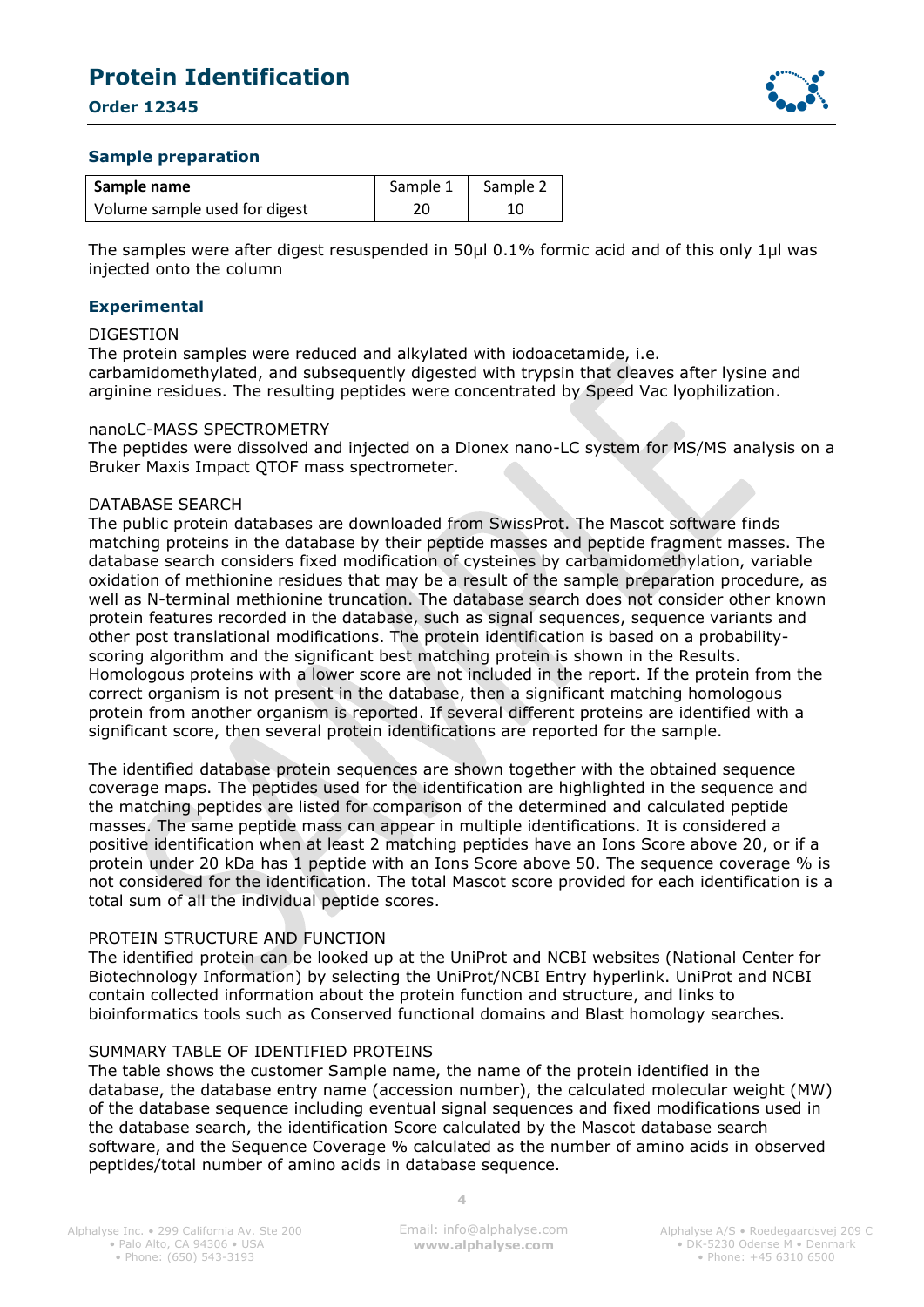

### <span id="page-4-0"></span>**Results**

The Mascot protein identifications along with the peptide identifications and search settings are documented in the .xlsx file associated with each sample

## <span id="page-4-1"></span>**MS analysis 1: Sample 1**

| Id# | Id         | <b>Protein name</b>                                                                                                                          | Coverage         | МW    | Score |
|-----|------------|----------------------------------------------------------------------------------------------------------------------------------------------|------------------|-------|-------|
| 1.1 | PRZN_SERMA | Serralysin OS=Serratia<br>marcescens $OX=615$<br>$PE=1$ SV=1                                                                                 | 49.7 %           | 52073 | 1514  |
| 1.2 | FLIC_SERMA | Flagellin OS=Serratia<br>marcescens OX=615<br>$GN = filC$ PE=3 SV=1                                                                          | 111 II<br>46.7 % | 36844 | 1480  |
| 1.3 | OMPA_SERMA | Outer membrane protein<br>A OS=Serratia<br>marcescens $OX=615$<br>$GN=ompA$ PE=3 SV=1                                                        | 18.1 %           | 38516 | 292   |
| 1.4 | LPP ECOLI  | Major outer membrane<br>prolipoprotein Lpp<br>OS=Escherichia coli<br>(strain K12) OX=83333<br>$GN =$ lpp $PE = 1$ $SV = 1$                   | 33.3 %           | 8375  | 108   |
| 1.5 | RL28_ERWT9 | 50S ribosomal protein<br>L28 OS=Erwinia<br>tasmaniensis (strain<br>DSM 17950 / CIP<br>109463 / Et1/99)<br>$OX=465817$ GN=rpmB<br>$PE=3$ SV=1 | 12.8 %           | 9106  | 53    |

See Sample1\_IDs.xlsx for details.

## **Protein details**

### **1.1 Protein identification information**

#### **Serralysin OS=Serratia marcescens OX=615 PE=1 SV=1**

| Uniprot link           | <b>Conserved Domain link</b> | <b>Blast link</b>   |
|------------------------|------------------------------|---------------------|
| Mascot score: 1514     | Seq. Coverage: 49.7 %        | Unique peptides: 17 |
| Protein ID: PRZN SERMA | MW: 52073                    | pI: 4.6             |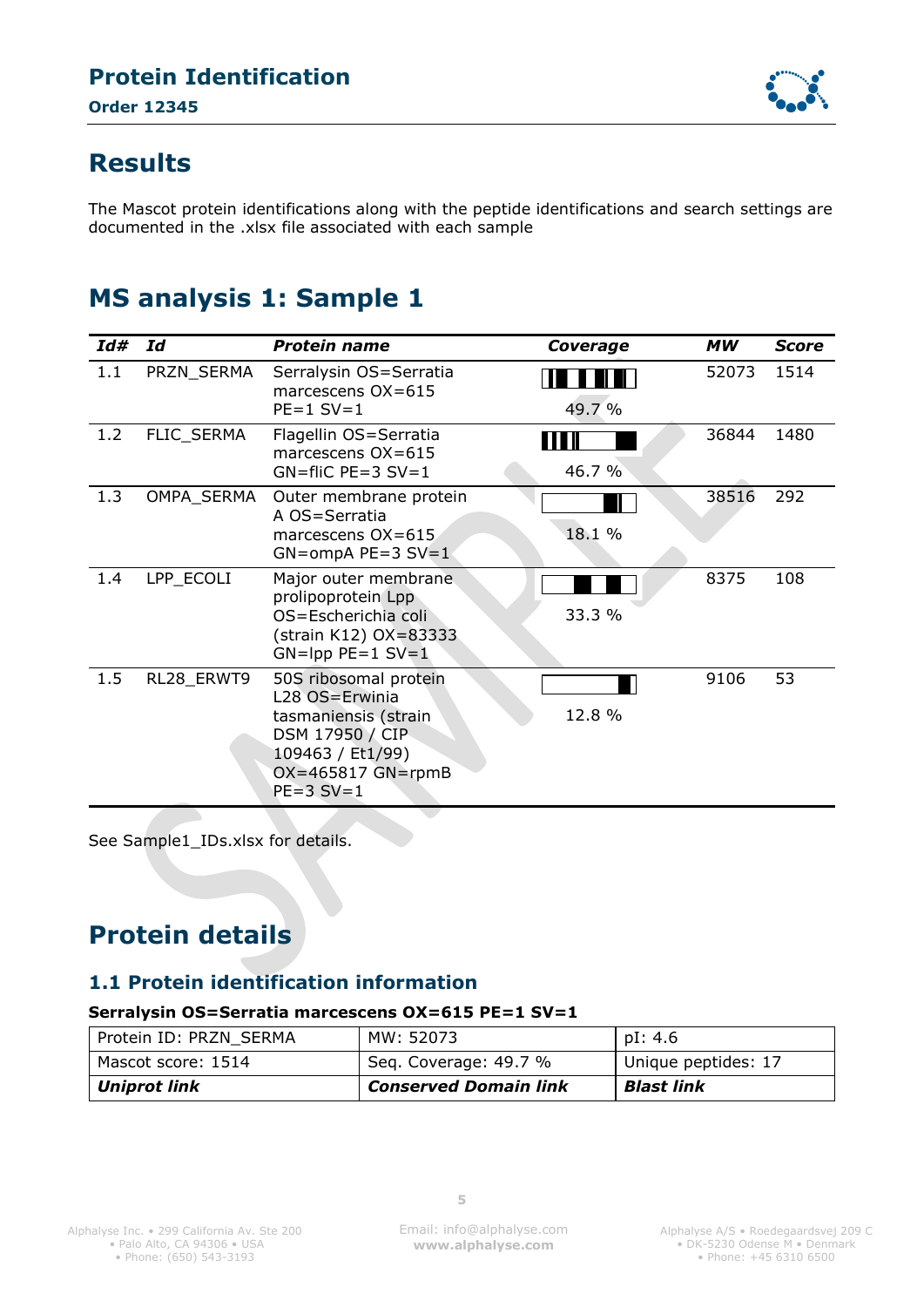

#### **Peptide map:**

|  |                    | 1 MOSTKKAIEI TESSLAAATT GYDAVDDLLH YHERGNGIOI NGKDSFSNEO AGLFITRENO   |  |  |
|--|--------------------|-----------------------------------------------------------------------|--|--|
|  |                    | 61 TWNGYKVFGO PVKLTFSFPD YKFSSTNVAG DTGLSKFSAE OOOOAKLSLO SWADVANITF  |  |  |
|  |                    | 121 TEVAAGOKAN ITFGNYSODR PGHYDYGTOA YAFLPNTIWO GODLGGOTWY NVNOSNVKHP |  |  |
|  |                    | 181 ATEDYGROTF THEIGHALGL SHPGDYNAGE GNPTYNDVTY AEDTROFSLM SYWSETNTGG |  |  |
|  |                    | 241 DNGGHYAAAP LLDDIAAIQH LYGANPSTRT GDTVYGFNSN TGRDFLSTTS NSQKVIFAAW |  |  |
|  |                    | 301 DAGGNDTFDF SGYTANORIN LNEKSFSDVG GLKGNVSIAA GVTIENAIGG SGNDVIVGNA |  |  |
|  |                    | 361 ANNVLKGGAG NDVLFGGGGA DELWGGAGKD IFVFSAASDS APGASDWIRD FOKGIDKIDL |  |  |
|  |                    | 421 SFFNKEANSS DFIHFVDHFS GTAGEALLSY NASSNVTDLS VNIGGHOAPD FLVKIVGOVD |  |  |
|  | 481 <b>VATDFIV</b> |                                                                       |  |  |

#### **1.2 Protein identification information**

#### **Flagellin OS=Serratia marcescens OX=615 GN=fliC PE=3 SV=1**

| Protein ID: FLIC SERMA | MW: 36844                    | pI: 4.85            |
|------------------------|------------------------------|---------------------|
| Mascot score: 1480     | Seg. Coverage: 46.7 %        | Unique peptides: 12 |
| Uniprot link           | <b>Conserved Domain link</b> | Blast link          |

#### **Peptide map:**

- 1 M**AQVINTNSL SLMAQNNLNK** SQSSLGTAIE RLSSGLR**INS AKDDAAGQAI SNR**FTANIKG
- 61 LTQASR**NAND GISLAQTTEG ALNEVNDNLQ NIRR**LTVQAQ NGSNSTSDLK **SIQDEITQR**L
- 121 SEINR**ISEQT DFNGVK**VLSS DQKLTIQVGA NDGETTDIDL KKIDAKQLGM DTFDVTTKSA
- 181 KAGAEIATGT KITVDSDATK QADADVTGLA KGQTLVSGTD ADGKSAYFIA TKDDATGDVA
- 241 YTKAKVADDG KVTDSGTDAG VKNPLATLDK **ALAQVDGLRS SLGAVQNRFD SVINNLNSTV**
- 301 **NNLSASQSRI QDADYATEVS NMSRANILQQ AGTSVLAQAN QSTQNVLSLL R**

#### **1.3 Protein identification information**

#### **Outer membrane protein A OS=Serratia marcescens OX=615 GN=ompA PE=3 SV=1**

| Protein ID: OMPA SERMA | MW: 38516                    | pI: 8.27           |
|------------------------|------------------------------|--------------------|
| Mascot score: 292      | Seq. Coverage: 18.1 %        | Unique peptides: 5 |
| <b>Uniprot link</b>    | <b>Conserved Domain link</b> | <b>Blast link</b>  |

#### **Peptide map:**

|  |  | 1 MKKTAIALAV ALAGFATVAQ AAPKDNTWYT GAKLGWSQYH DTGFYGNGYQ NGIGNGPTHK   |  |
|--|--|-----------------------------------------------------------------------|--|
|  |  | 61 DOLGAGAFLG YOANQYLGFE LGYDWLGRMP YKGSVNNGAF KAQGVQLAAK LSYPIADDLD  |  |
|  |  | 121 IYTRLGGMVW RADSKANYGR TGORLSDHDT GVSPLAAVGV EYALTKNWAT RLDYOFVSNI |  |
|  |  | 181 GDAGTVGARP DNTMLSLGVS YRFGODDVVA PAPAPAPAPV VETKRFTLKS DVLFNFNKST |  |
|  |  | 241 LKAEGOOALD OLYTOLSSMD PKDGSVVVLG YTDAVGSDOY NOKLSEORAO SVVDYLVSKG |  |
|  |  | 301 IPSDKISARG MGEADAVTGN TCGYKSGRAT KAQIVCLAPD RRVEIEVKGI KDVVTQPQG  |  |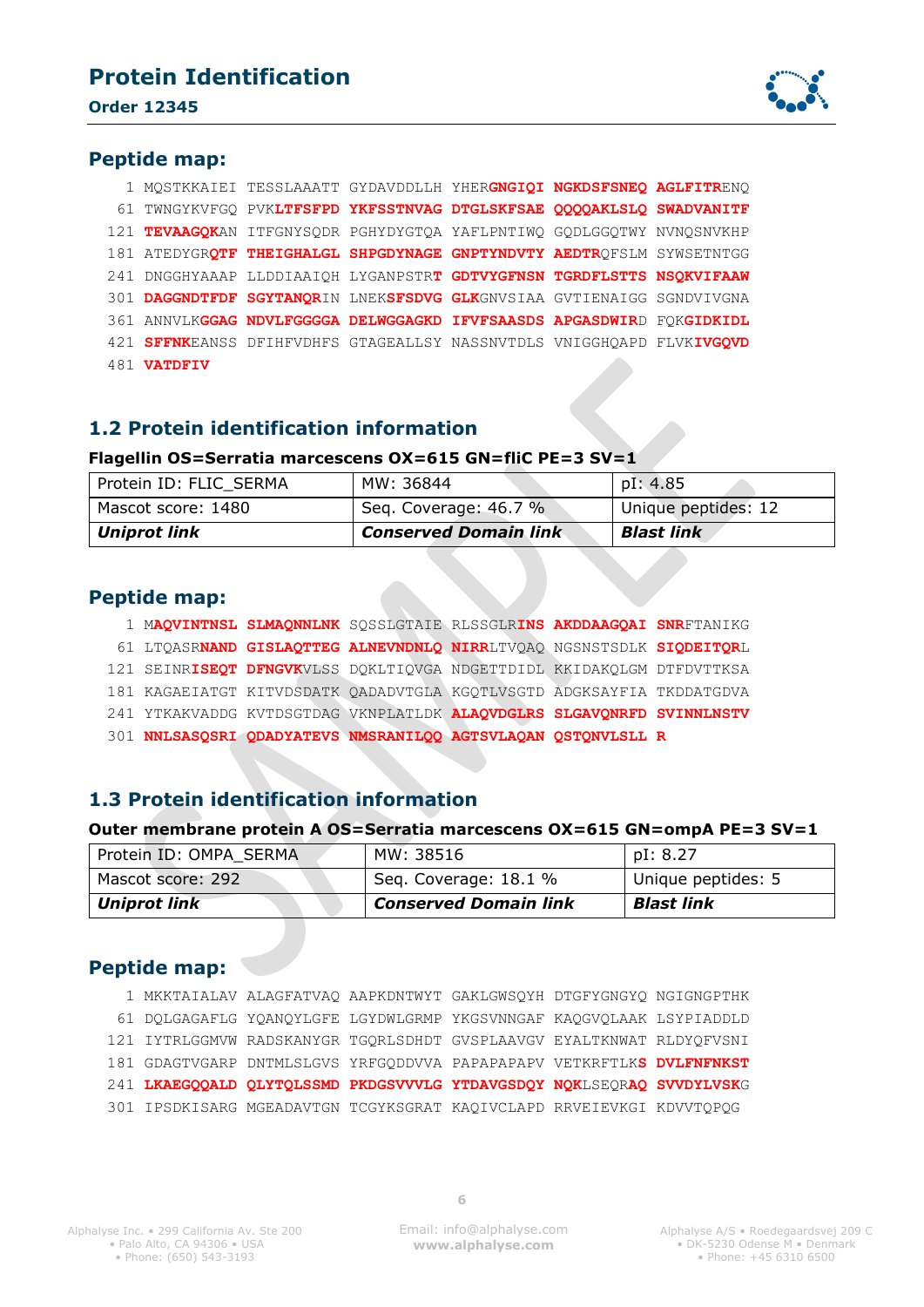**Order 12345**



#### **1.4 Protein identification information**

#### **Major outer membrane prolipoprotein Lpp OS=Escherichia coli (strain K12) OX=83333 GN=lpp PE=1 SV=1**

| Mascot score: 108   | Seq. Coverage: 33.3 %        | Unique peptides: 2 |
|---------------------|------------------------------|--------------------|
| <b>Uniprot link</b> | <b>Conserved Domain link</b> | <b>Blast link</b>  |

#### **Peptide map:**

- 1 MKATKLVLGA VILGSTLLAG CSSNAK**IDQL SSDVQTLNAK** VDQLSNDVNA MR**SDVQAAKD**
- 61 **DAAR**ANQRLD NMATKYRK

#### **1.5 Protein identification information**

#### **50S ribosomal protein L28 OS=Erwinia tasmaniensis (strain DSM 17950 / CIP 109463 / Et1/99) OX=465817 GN=rpmB PE=3 SV=1**

| Protein ID: RL28 ERWT9 | MW: 9106                     | pI: 11.42          |
|------------------------|------------------------------|--------------------|
| Mascot score: 53       | Seq. Coverage: 12.8 %        | Unique peptides: 1 |
| Uniprot link           | <b>Conserved Domain link</b> | <b>Blast link</b>  |

#### **Peptide map:**

- 1 MSRVCQVTGK RPVTGNNRSH AMNATKRRFL PNLHSHRFWV ESEKRFVTLR VSAKGMRVID
- 61 KK**GIETVLAD LR**TRGEKY

## <span id="page-6-0"></span>**MS analysis 2: Sample 2**

| Id# | Ιd               | <b>Protein name</b>                                                                                                           | Coverage | МW    | Score |
|-----|------------------|-------------------------------------------------------------------------------------------------------------------------------|----------|-------|-------|
| 2.1 | A0A287B5W2 PIG   | Trypsinogen isoform X1<br>$OS = Sus$ scrofa $OX = 9823$<br>GN=LOC100302368 PE=3<br>$SV = 1$                                   | 32.5 %   | 26563 | 339   |
| 2.2 | A0A024A2R8 VIBCL | Cholera enterotoxin<br>subunit B OS=Vibrio<br>cholerae $H1$ OX=1093790<br>$GN = ctx$ PE=4 SV=1                                | 47.6 %   | 14001 | 219   |
| 2.3 | A0A023YXN8_ECOLX | Major outer membrane<br>lipoprotein<br>OS=Escherichia coli<br>0145:H28 str. RM12581<br>$OX = 1248823$ GN=lpp<br>$PE=4$ SV = 1 | 48.7 %   | 8375  | 150   |
| 2.4 | A0A2E8K870 9GAMM | BolA family transcriptional<br>regulator<br>OS=Gammaproteobacteria                                                            | 7.5%     | 11800 | 64    |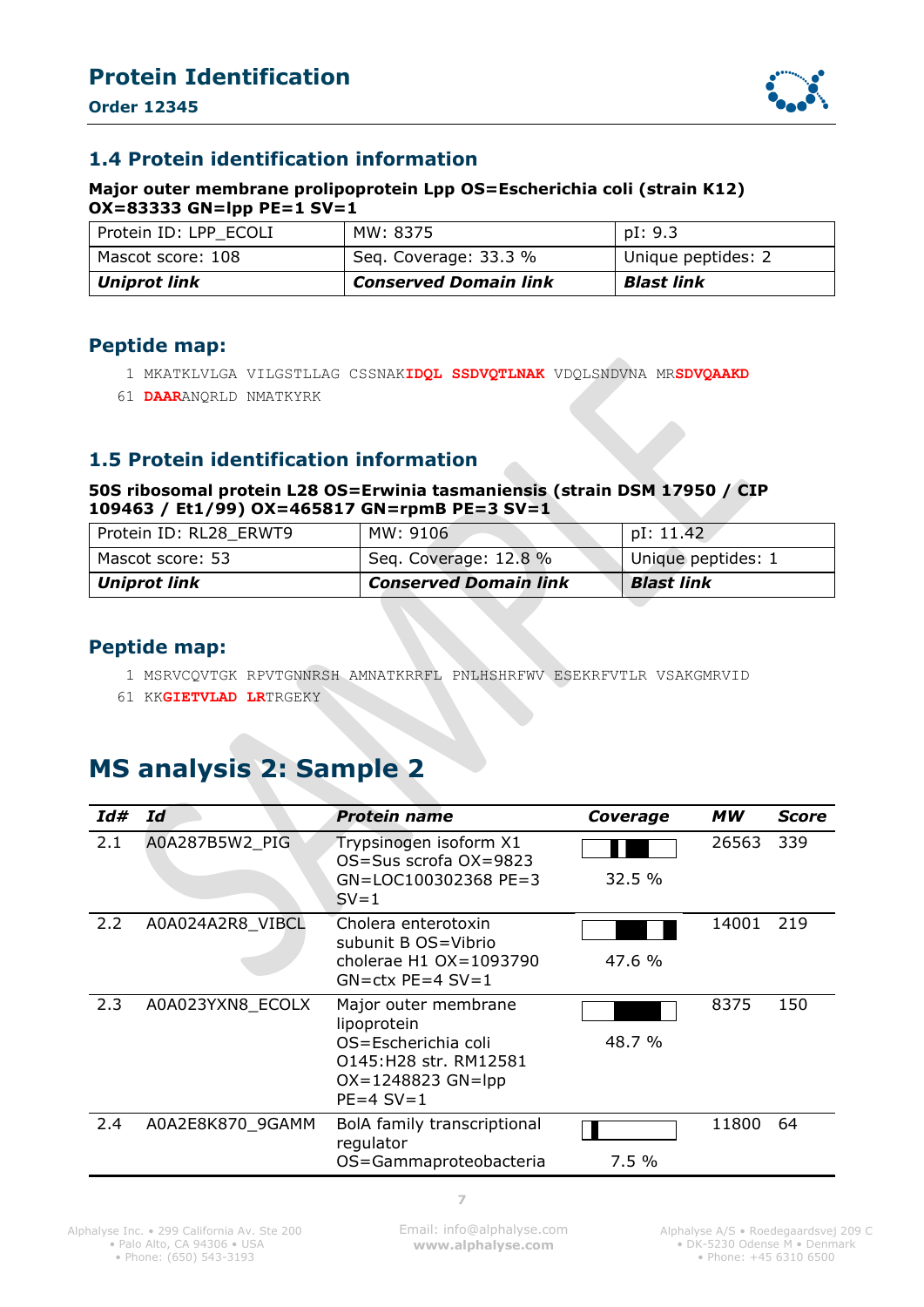**Order 12345**



bacterium OX=1913989 GN=CMQ20\_10180 PE=3  $SV=1$ 

See Sample2\_IDs.xlsx for details.

## **Protein details**

#### **2.1 Protein identification information**

#### **Trypsinogen isoform X1 OS=Sus scrofa OX=9823 GN=LOC100302368 PE=3 SV=1**

| Protein ID: A0A287B5W2 PIG | MW: 26563                    | pI: 6.85           |
|----------------------------|------------------------------|--------------------|
| Mascot score: 339          | Seq. Coverage: 32.5 %        | Unique peptides: 6 |
| Uniprot link               | <b>Conserved Domain link</b> | <b>Blast link</b>  |

#### **Peptide map:**

|  |            | 1 MNTFVLLALL GAAVAFPTDD DDKIVGGYTC AANSIPYQVS LNSGSHFCGG SLINSQWVVS   |  |  |
|--|------------|-----------------------------------------------------------------------|--|--|
|  |            | 61 AAHCYKSRIQ VRLGEHNIDV LEGNEQFINA AKIITHPNFN GNTLDNDIML IKLSSPATLN  |  |  |
|  |            | 121 SRVATVSLPR SCAAAGTECL ISGWGNTKSS GSSYPSLLQC LKAPVLSDSS CKSSYPGQIT |  |  |
|  |            | 181 GNMICVGFLE GGKDSCOGDS GGPVVCNGOL OGIVSWGYGC AQKNKPGVYT KVCNYVNWIQ |  |  |
|  | 241 OTIAAN |                                                                       |  |  |

### **2.2 Protein identification information**

#### **Cholera enterotoxin subunit B OS=Vibrio cholerae H1 OX=1093790 GN=ctx PE=4 SV=1**

| Protein ID: A0A024A2R8 VIBCL | MW: 14001                    | pI: 8.91           |
|------------------------------|------------------------------|--------------------|
| Mascot score: 219            | Seg. Coverage: 47.6 %        | Unique peptides: 6 |
| <b>Uniprot link</b>          | <b>Conserved Domain link</b> | <b>Blast link</b>  |

#### **Peptide map:**

1 MIKLKFGVFF TVLLSSAYAN GTPQNITDLC AEYHNTQIHT LNDK**IFSYTE SLAGKREMAI**

61 **ITFKNGATFQ VEVPGSQHID SQKK**AIERMK DTLRIAYLTE AKVEK**LCVWN NKTPHAIAAI**

121 **SMAN**

#### **2.3 Protein identification information**

#### **Major outer membrane lipoprotein OS=Escherichia coli O145:H28 str. RM12581 OX=1248823 GN=lpp PE=4 SV=1**

| Protein ID: A0A023YXN8 ECOLX | MW: 8375              | pI: 9.3            |
|------------------------------|-----------------------|--------------------|
| Mascot score: 150            | Seq. Coverage: 48.7 % | Unique peptides: 3 |